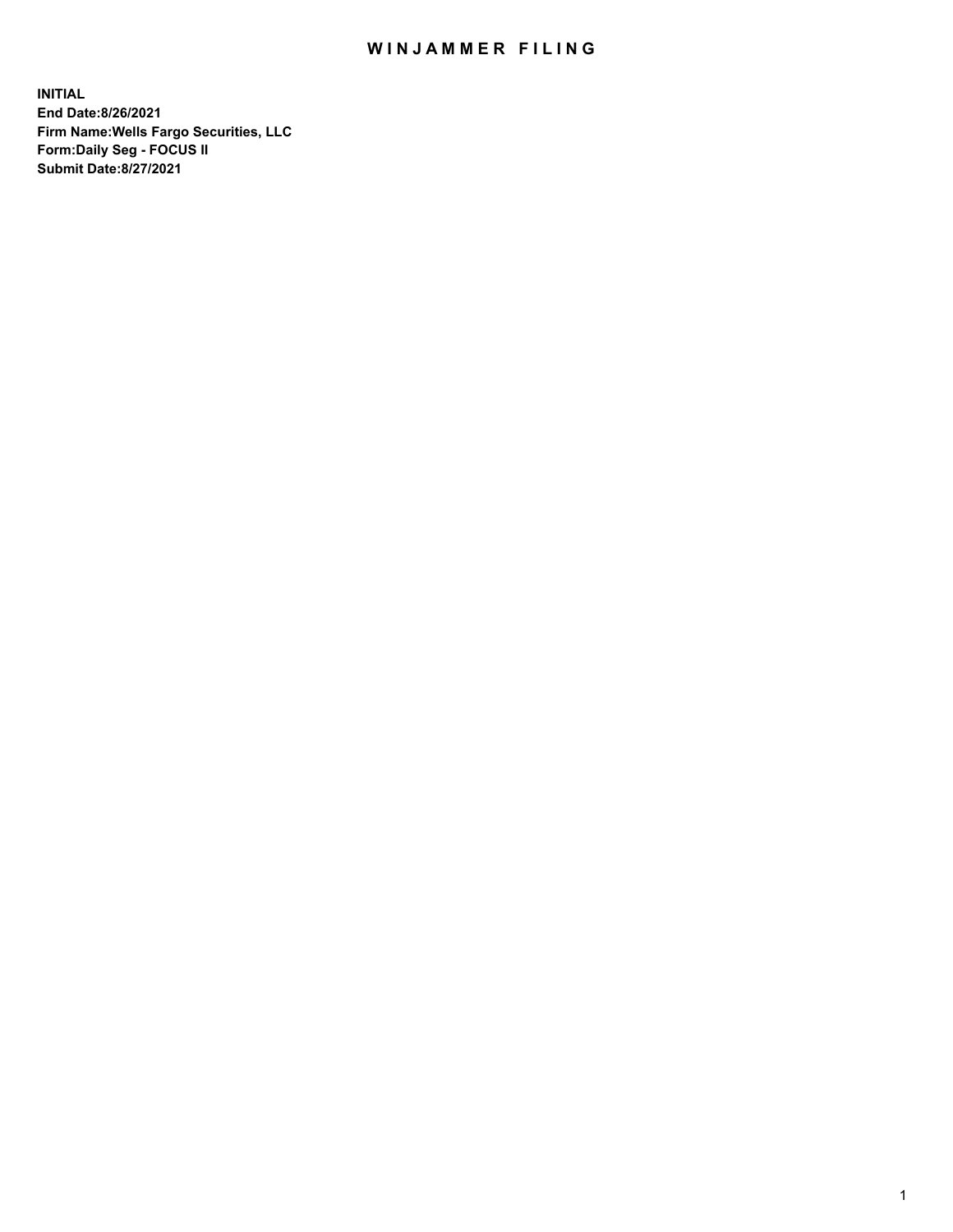**INITIAL End Date:8/26/2021 Firm Name:Wells Fargo Securities, LLC Form:Daily Seg - FOCUS II Submit Date:8/27/2021 Daily Segregation - Cover Page**

| Name of Company                                                                                                                                                                                                                                                                                                               | <b>Wells Fargo Securities LLC</b>                          |
|-------------------------------------------------------------------------------------------------------------------------------------------------------------------------------------------------------------------------------------------------------------------------------------------------------------------------------|------------------------------------------------------------|
| <b>Contact Name</b>                                                                                                                                                                                                                                                                                                           | <b>James Gnall</b>                                         |
| <b>Contact Phone Number</b>                                                                                                                                                                                                                                                                                                   | 917-699-6822                                               |
| <b>Contact Email Address</b>                                                                                                                                                                                                                                                                                                  | james.w.gnall@wellsfargo.com                               |
| FCM's Customer Segregated Funds Residual Interest Target (choose one):<br>a. Minimum dollar amount: ; or<br>b. Minimum percentage of customer segregated funds required:%; or<br>c. Dollar amount range between: and; or<br>d. Percentage range of customer segregated funds required between:% and%.                         | 270,000,000<br><u>0</u><br>0 <sub>0</sub><br>00            |
| FCM's Customer Secured Amount Funds Residual Interest Target (choose one):<br>a. Minimum dollar amount: ; or<br>b. Minimum percentage of customer secured funds required:%; or<br>c. Dollar amount range between: and; or<br>d. Percentage range of customer secured funds required between: % and %.                         | 40,000,000<br><u>0</u><br>0 <sub>0</sub><br>0 <sub>0</sub> |
| FCM's Cleared Swaps Customer Collateral Residual Interest Target (choose one):<br>a. Minimum dollar amount: ; or<br>b. Minimum percentage of cleared swaps customer collateral required:%; or<br>c. Dollar amount range between: and; or<br>d. Percentage range of cleared swaps customer collateral required between:% and%. | 375,000,000<br><u>0</u><br>0 Q<br>0 <sub>0</sub>           |

Attach supporting documents CH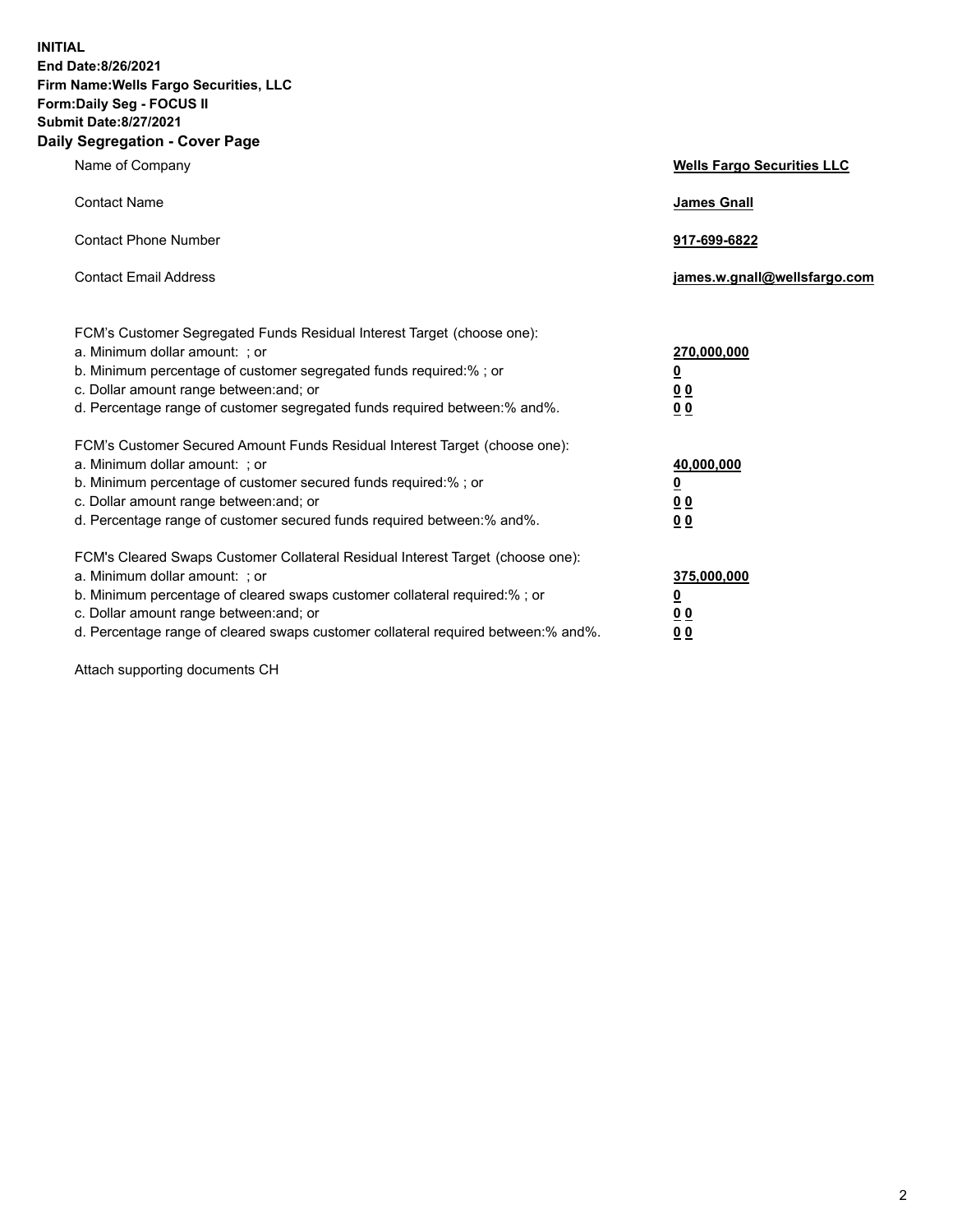**INITIAL End Date:8/26/2021 Firm Name:Wells Fargo Securities, LLC Form:Daily Seg - FOCUS II Submit Date:8/27/2021**

## **Daily Segregation - Secured Amounts**

|                | Foreign Futures and Foreign Options Secured Amounts                                         |                                                       |
|----------------|---------------------------------------------------------------------------------------------|-------------------------------------------------------|
|                | Amount required to be set aside pursuant to law, rule or regulation of a foreign            | $0$ [7305]                                            |
|                | government or a rule of a self-regulatory organization authorized thereunder                |                                                       |
| 1.             | Net ledger balance - Foreign Futures and Foreign Option Trading - All Customers             |                                                       |
|                | A. Cash                                                                                     | 206,983,322 [7315]                                    |
|                | B. Securities (at market)                                                                   | 210,320,103 [7317]                                    |
| 2.             |                                                                                             |                                                       |
| 3.             | Net unrealized profit (loss) in open futures contracts traded on a foreign board of trade   | 34,191,313 [7325]                                     |
|                | Exchange traded options                                                                     |                                                       |
|                | a. Market value of open option contracts purchased on a foreign board of trade              | $0$ [7335]                                            |
|                | b. Market value of open contracts granted (sold) on a foreign board of trade                | 42,716 [7337]                                         |
| 4.             | Net equity (deficit) (add lines 1. 2. and 3.)                                               | 451,452,022 [7345]                                    |
| 5.             | Account liquidating to a deficit and account with a debit balances - gross amount           | 23,473,369 [7351]                                     |
|                | Less: amount offset by customer owned securities                                            | -23,471,385 [7352] 1,984 [7354]                       |
| 6.             | Amount required to be set aside as the secured amount - Net Liquidating Equity              | 451,454,006 [7355]                                    |
|                | Method (add lines 4 and 5)                                                                  |                                                       |
| 7.             | Greater of amount required to be set aside pursuant to foreign jurisdiction (above) or line | 451,454,006 [7360]                                    |
|                | 6.                                                                                          |                                                       |
|                | FUNDS DEPOSITED IN SEPARATE REGULATION 30.7 ACCOUNTS                                        |                                                       |
| 1.             | Cash in banks                                                                               |                                                       |
|                | A. Banks located in the United States                                                       | 77,672,528 [7500]                                     |
|                | B. Other banks qualified under Regulation 30.7                                              | 21,530,798 [7520] 99,203,326                          |
|                |                                                                                             | [7530]                                                |
| 2.             | <b>Securities</b>                                                                           |                                                       |
|                | A. In safekeeping with banks located in the United States                                   | 129,657,025 [7540]                                    |
|                | B. In safekeeping with other banks qualified under Regulation 30.7                          | 0 [7560] 129,657,025 [7570]                           |
| 3.             | Equities with registered futures commission merchants                                       |                                                       |
|                | A. Cash                                                                                     | 64,965,226 [7580]                                     |
|                | <b>B.</b> Securities                                                                        | 100,677,962 [7590]                                    |
|                | C. Unrealized gain (loss) on open futures contracts                                         |                                                       |
|                |                                                                                             | -30,738,140 [7600]                                    |
|                | D. Value of long option contracts<br>E. Value of short option contracts                     | $0$ [7610]                                            |
|                |                                                                                             | <mark>-42,716</mark> [7615] <b>134,862,332</b> [7620] |
| 4.             | Amounts held by clearing organizations of foreign boards of trade                           |                                                       |
|                | A. Cash                                                                                     | $0$ [7640]                                            |
|                | <b>B.</b> Securities                                                                        | $0$ [7650]                                            |
|                | C. Amount due to (from) clearing organization - daily variation                             | $0$ [7660]                                            |
|                | D. Value of long option contracts                                                           | $0$ [7670]                                            |
|                | E. Value of short option contracts                                                          | 0 [7675] 0 [7680]                                     |
| 5.             | Amounts held by members of foreign boards of trade                                          |                                                       |
|                | A. Cash                                                                                     | -70,344,925 [7700]                                    |
|                | <b>B.</b> Securities                                                                        | 200,109,890 [7710]                                    |
|                | C. Unrealized gain (loss) on open futures contracts                                         | 68,943,446 [7720]                                     |
|                | D. Value of long option contracts                                                           | $0$ [7730]                                            |
|                | E. Value of short option contracts                                                          | 0 [7735] 198,708,411 [7740]                           |
| 6.             | Amounts with other depositories designated by a foreign board of trade                      | $0$ [7760]                                            |
| 7.             | Segregated funds on hand                                                                    | $0$ [7765]                                            |
| 8.             | Total funds in separate section 30.7 accounts                                               | 562,431,094 [7770]                                    |
| 9.             | Excess (deficiency) Set Aside for Secured Amount (subtract line 7 Secured Statement         | 110,977,088 [7380]                                    |
|                | Page 1 from Line 8)                                                                         |                                                       |
| $\overline{A}$ |                                                                                             |                                                       |

- 10. Management Target Amount for Excess funds in separate section 30.7 accounts **40,000,000** [7780]
- 11. Excess (deficiency) funds in separate 30.7 accounts over (under) Management Target **70,977,088** [7785]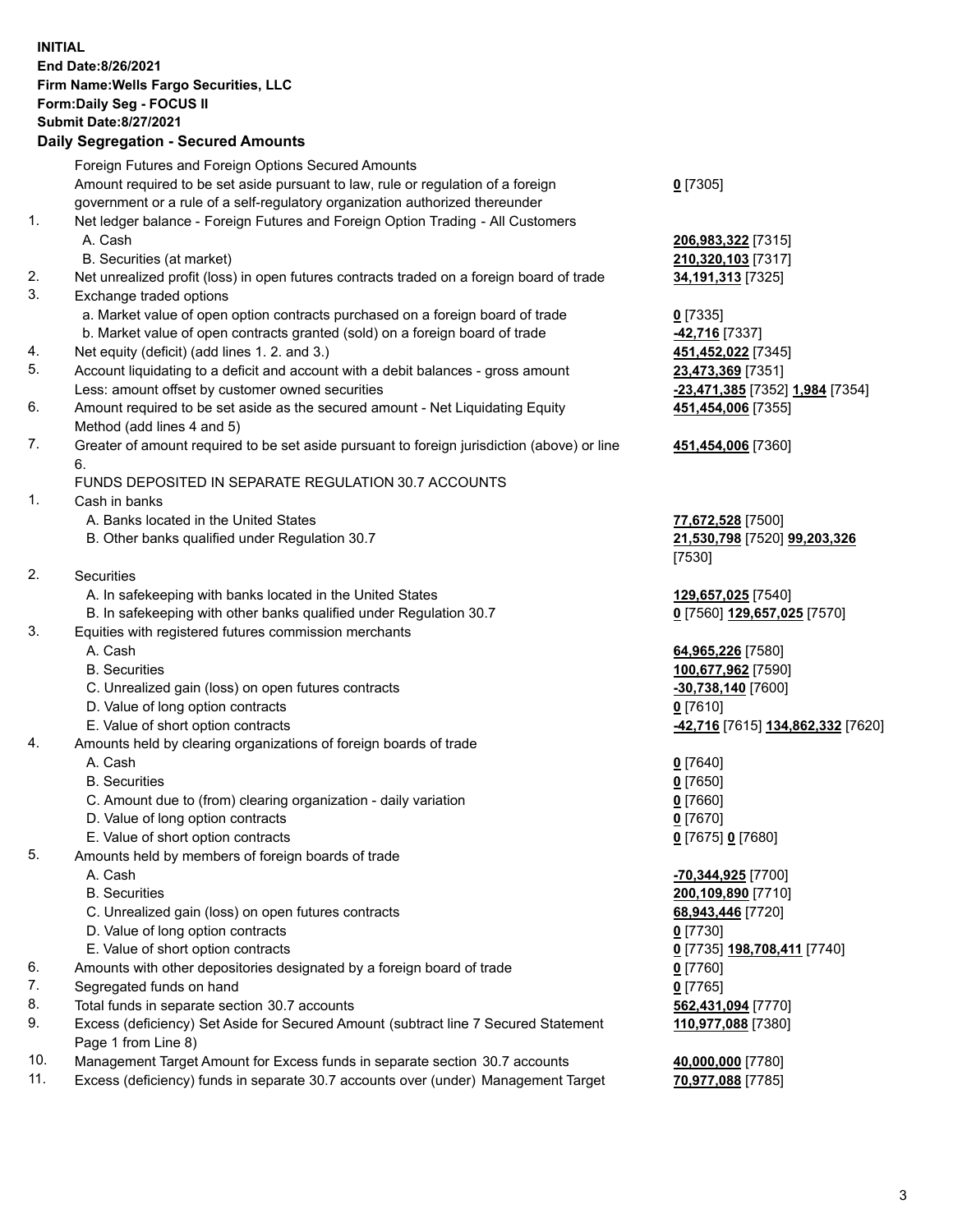**INITIAL End Date:8/26/2021 Firm Name:Wells Fargo Securities, LLC Form:Daily Seg - FOCUS II Submit Date:8/27/2021 Daily Segregation - Segregation Statement** SEGREGATION REQUIREMENTS(Section 4d(2) of the CEAct) 1. Net ledger balance A. Cash **3,505,373,530** [7010] B. Securities (at market) **1,966,344,467** [7020] 2. Net unrealized profit (loss) in open futures contracts traded on a contract market **-639,372,666** [7030] 3. Exchange traded options A. Add market value of open option contracts purchased on a contract market **1,453,240,332** [7032] B. Deduct market value of open option contracts granted (sold) on a contract market **-1,441,409,225** [7033] 4. Net equity (deficit) (add lines 1, 2 and 3) **4,844,176,438** [7040] 5. Accounts liquidating to a deficit and accounts with debit balances - gross amount **24,296,578** [7045] Less: amount offset by customer securities **-23,531,325** [7047] **765,253** [7050] 6. Amount required to be segregated (add lines 4 and 5) **4,844,941,691** [7060] FUNDS IN SEGREGATED ACCOUNTS 7. Deposited in segregated funds bank accounts A. Cash **147,689,490** [7070] B. Securities representing investments of customers' funds (at market) **25,012,713** [7080] C. Securities held for particular customers or option customers in lieu of cash (at market) **833,729,687** [7090] 8. Margins on deposit with derivatives clearing organizations of contract markets A. Cash **2,048,484,325** [7100] B. Securities representing investments of customers' funds (at market) **1,055,273,005** [7110] C. Securities held for particular customers or option customers in lieu of cash (at market) **1,132,614,780** [7120] 9. Net settlement from (to) derivatives clearing organizations of contract markets **89,313,830** [7130] 10. Exchange traded options A. Value of open long option contracts **1,453,240,332** [7132] B. Value of open short option contracts **-1,441,409,225** [7133] 11. Net equities with other FCMs A. Net liquidating equity **0** [7140] B. Securities representing investments of customers' funds (at market) **0** [7160] C. Securities held for particular customers or option customers in lieu of cash (at market) **0** [7170] 12. Segregated funds on hand **0** [7150] 13. Total amount in segregation (add lines 7 through 12) **5,343,948,937** [7180] 14. Excess (deficiency) funds in segregation (subtract line 6 from line 13) **499,007,246** [7190] 15. Management Target Amount for Excess funds in segregation **270,000,000** [7194] 16. Excess (deficiency) funds in segregation over (under) Management Target Amount **229,007,246** [7198]

Excess